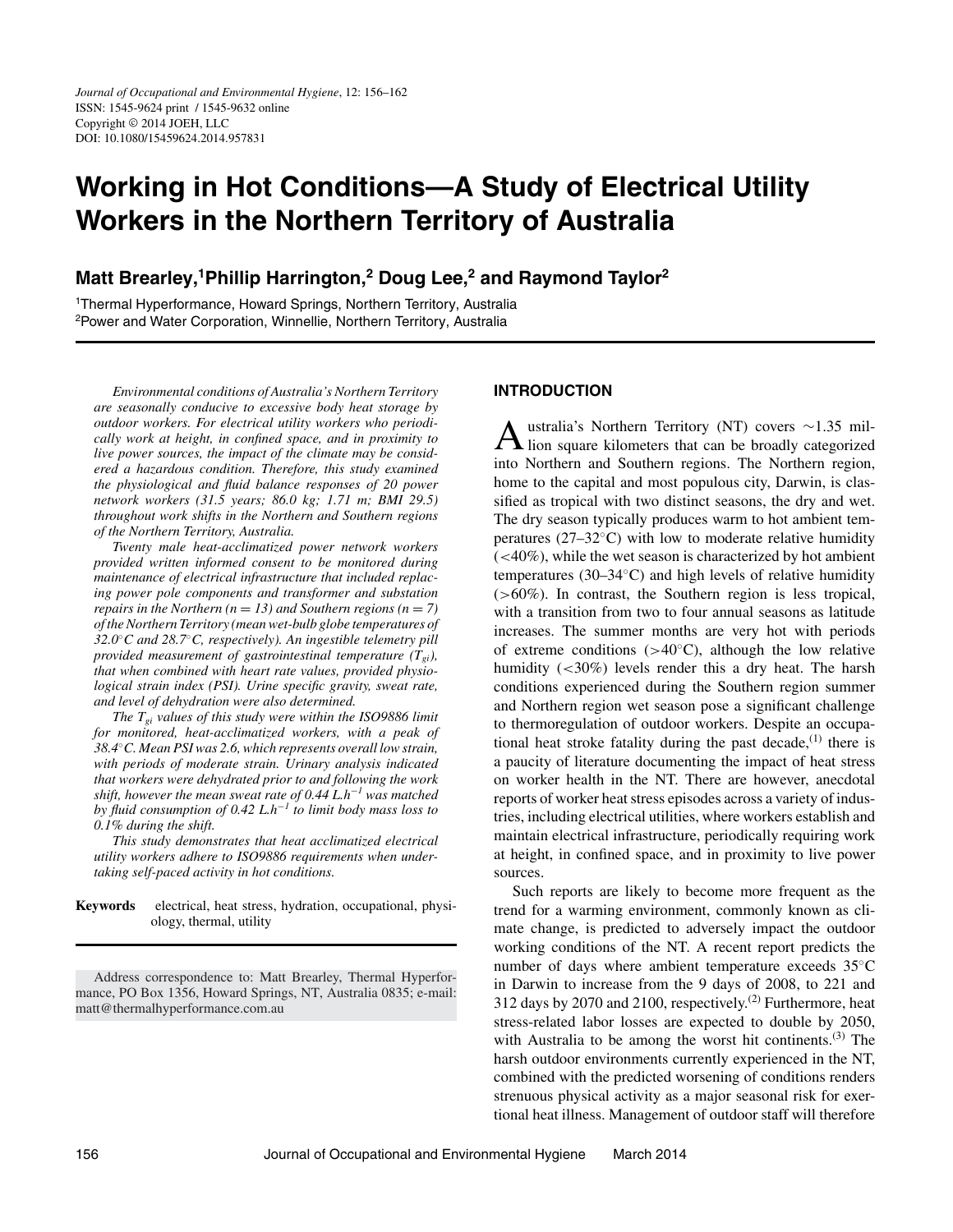| <b>Cohort</b>   | n  | Age (years) | Height(m)  | <b>Body Mass (kg)</b> | Body Mass Index (kg.m <sup><math>-2</math></sup> ) |
|-----------------|----|-------------|------------|-----------------------|----------------------------------------------------|
| Northern region |    | 34.6(11.2)  | 1.70(0.09) | 91.4(15.5)            | 31.6(5.5)                                          |
| Southern region |    | 25.6(2.4)   | 1.73(0.04) | 76.2(6.3)             | 25.6(2.6)                                          |
| Combined        | 20 | 31.5(10.0)  | 1.71(0.08) | 86.0(14.8)            | 29.5(5.5)                                          |

**TABLE I. Participant Characteristics of the NR and SR Cohorts**

Note: Data are mean (SD).

require a thorough understanding of physiological responses to the tasks undertaken, and evidence-based strategies to limit the impact of the hot climate on employee health. Therefore, the purpose of this study was to assess the physiological responses of electric power network field service workers during the hottest seasons in the Northern and Southern regions of the NT, thus providing preliminary data from which to develop measures mitigating the risk of worker exposure to heat stress.

## **METHODS**

#### **Participants**

Twenty male heat-acclimatized electric power network workers volunteered and provided written informed consent to participate in the study. Thirteen workers from the Northern region (NR), and seven workers from the Southern region (SR) were monitored on one of the five assessment days as they undertook scheduled maintenance of electrical infrastructure that included replacement of power pole components, electrical substation repairs, and transformer replacement Table I shows the personal characteristics of the participants. Heat sources were predominantly high ambient temperatures, direct sunlight, metal, gravel and concrete surfaces, and cable joining equipment. Planning, preparation of vehicles and equipment, and obtaining permits were undertaken upon commencement of the work shift. Travel to and from each work site took between 5 and 40 minutes. Workers wore hard hats, heavyduty work boots, and 100% cotton drill long-sleeve shirt and trousers with minimum weight of  $185g.m^{-2}$  according to the organizations' personal protective equipment (PPE) procedure for working near live electrical apparatus. Shift duration was approximately 8 to 12 hr, commencing at 0500 for 12 hr shifts and 0730 for 8 hr shifts.

## **Physiological Measures**

NR participants ingested a telemetric temperature sensor (CorTemp 100, HTI Technologies, Florida, MI) with breakfast 3–4 hr prior to monitoring. Gastrointestinal temperature  $(T_{gi})$ was determined via a handheld receiver (BCTM3, Fitsense Technologies, Southborough, MA) as often as possible without interrupting worker's activity. Heart rate was measured by a band fitted across the participant's chest (Polar, Kempele, Finland) and recorded throughout the shift. SR participants had  $T_{gi}$  measured by an ingestible temperature sensor (Jonah, VitalSense, Respronics, Pittsburgh, PA) consumed with breakfast, 3–4 hr prior to data collection. The factory-calibrated ingestible sensor transmitted  $T_{gi}$  to a wearable receiver that also recorded the heart rate (SEM, Equivital, Hidalgo Ltd., Cambridge, UK) for storage. Heart rate and  $T_{gi}$  were input into the physiological strain index  $(4)$  (PSI):

$$
Physical\;Strain\;Index = \left(5\frac{\left(T_{git}-T_{gi0}\right)}{\left(39.5-T_{gi0}\right)}+5\frac{\left(HR_t-HR_0\right)}{\left(180-HR_0\right)}\right)
$$

where  $T_{\text{git}}$  and  $HR_t$  are simultaneous measurements taken at any time during the exposure and  $T_{gi0}$  and  $HR_0$  are the initial measurements.

#### **Fluid Balance**

Urine specific gravity (USG) was assessed with a calibrated refractometer (Atago UG-*α*, Tokyo, Japan) as an indice of hydration status pre- and post-shift, and compared to the hydration classifications of Table  $II^{(5)}$  Body mass was measured to the nearest 0.05kg in a semi-nude state on a calibrated scale (UC321, A&D Mercury, Adelaide, SA, Australia) prior to and following the work shift to determine dehydration according to the following equation:

$$
Dehydration(\%) = \left(\frac{Pre - work shift body mass (kg)}{Post - work shift body mass (kg)}\right) \times 100
$$

Workers had ad libitum access to their drink flask and/or fluid reservoir during the work shift. Fluid consumption was monitored by determining the mass of individual hydration reservoir and/or flask(s) pre- and post-consumption; the difference in mass was the volume of fluid consumed. Fully clothed body mass was determined immediately prior to and following toilet breaks, with the body mass difference equaling urine volume.

|                           |  |  | TABLE II. Urine Specific Gravity and Equivalent |
|---------------------------|--|--|-------------------------------------------------|
| <b>Level of Hydration</b> |  |  |                                                 |

| <b>Condition</b>        | <b>Urine Specific Gravity Value</b> |
|-------------------------|-------------------------------------|
| Well Hydrated           | ${<}1.010$                          |
| Minimal Dehydration     | $1.010 - 1.020$                     |
| Significant Dehydration | $1.021 - 1.030$                     |
| Serious Dehydration     | >1.030                              |

Note: Data from Casa et al.(5)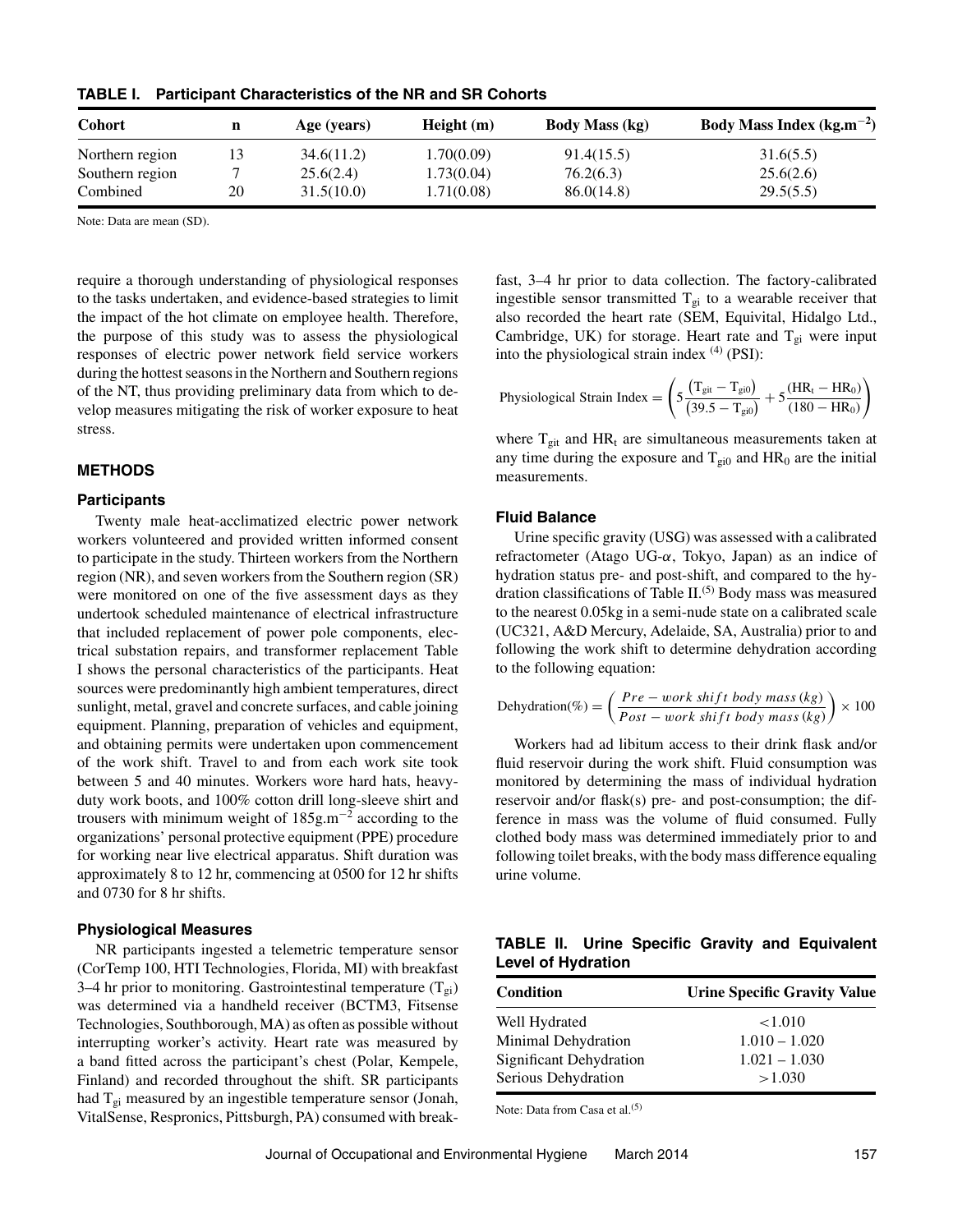Sweat rate was calculated by the following equation:

$$
Sweat rate (L/hr^{-1}) = \frac{Body mass difference (kg) + Fluid consumption (kg) - Urine Volume (kg)}{Time (hours)}
$$

It was assumed that 1 kg was equal to 1 L of fluid.

#### **Environmental Thermal Measures**

On each day of monitoring, dry bulb, natural wet bulb, and globe temperatures were measured at 30-minute intervals by a portable weather station (QT34, QuesTemp, Onoconomac, WI) and the outdoors wet bulb globe temperature (WBGT) index was calculated according to the following equation<sup> $(6)$ </sup>:

$$
WBGT(^{\circ}C) = (0.7 \times T_{nwb}) + (0.2 \times T_g) + (0.1 \times T_a)
$$

 $T<sub>nwb</sub>$  = natural wet bulb temperature (represents integrated effects of humidity, radiation  $+$  wind)

 $T_g$  = globe temperature (represents integrated effects of  $radiation + wind)$ 

 $T_a$  = ambient temperature

#### **Data Treatment and Statistics**

Based upon body mass and BMI differences between the cohorts, the NR and SR data were pooled to report descriptive statistics for the physiological measures, while fluid balance variables were analyzed relative to body mass.

An independent t-test was utilized to compare NR and SR cohorts for pre- and post-shift hydration differences. Sweat rate, fluid consumption, and urine volume were expressed relative to body mass prior to independent t-test analysis. A paired t-test examined differences between pooled pre- and post-fluid balance data. Statistical analysis was performed using Prism 5 software (GraphPad, La Jolla, CA) with significance set at p *<* 0.05. A statistical trend was identified by p *<* 0.10.

## **RESULTS**

#### **Environmental Thermal Conditions**

During the monitoring, the mean ambient temperature, relative humidity, and outdoors WBGT for the NR were 33.7◦C, 54%, and 32.0◦C, respectively, across the 3-day period. Ambient temperature for the SR averaged 39.3◦C with 9% relative

| TABLE III. |  |  |  | <b>Combined Physiological Responses</b> |
|------------|--|--|--|-----------------------------------------|
|------------|--|--|--|-----------------------------------------|

| Variable                              | <b>Descriptor</b> | Value        |
|---------------------------------------|-------------------|--------------|
| Core Body Temperature $(^{\circ}C)$   | Pre               | 37.1(0.1)    |
|                                       | Mean              | 37.5(0.3)    |
|                                       | Peak              | 37.9(0.3)    |
| Heart Rate (beats.min <sup>-1</sup> ) | Pre               | 68.8 (9.8)   |
|                                       | Mean              | 103.6 (13.6) |
|                                       | Peak              | 149.6(9.3)   |
| Physiological Strain Index            | Mean              | 2.6(0.8)     |
|                                       | Peak              | 4.6(1.4)     |

Note: Data are mean (SD).

*T ime* (*hours*)

humidity, resulting in mean outdoors WBGT of 28.7◦C. The combined time-weighted mean outdoors WBGT was 30.8◦C.

## **Core Body Temperature, Heart Rate, and Physiological Strain Index (PSI)**

Table III summarizes the mean and peak physiological responses. Individual peak T<sub>gi</sub> was 38.4<sup>°</sup>C, with four NR participants exceeding a T<sub>gi</sub> of 38.0 $\degree$ C. The mean PSI of 2.6 equates to a descriptor of low strain, while the mean of individual peak PSI scores of 4.6 represents moderate strain. No workplace accidents were reported during the study.

#### **Fluid Balance**

There was no statistically significant change in the combined USG data from pre- to post-shift ( $p = 0.372$ ), as presented in Figure 1. There was a trend for the SR cohort to be more dehydrated than NR counterparts prior to  $(p = 0.059)$ , but not at the end of the work shift ( $p = 0.591$ ). Mean sweat rate was 0.44 L.h−<sup>1</sup> for the combined cohorts, with the SR cohort demonstrating a trend towards higher relative sweat rate ( $p =$ 0.094) and fluid consumption ( $p = 0.061$ ), resulting in mean body mass gain of 0.5 kg compared to a mean loss of 0.4 kg for the NR participants ( $p = 0.039$ ). The maximal body mass loss was 1.5 kg or 2.2%. Urine volume was highly variable (Table IV) with eight participants (40%) not urinating during the work shift.

## **DISCUSSION**

#### **Physiological Measures**

Core body temperature is the key physiological variable to assess the interaction between metabolic heat production and heat dissipation to the environment, with multiple body sites used as an index of core body temperature. $(7)$  The

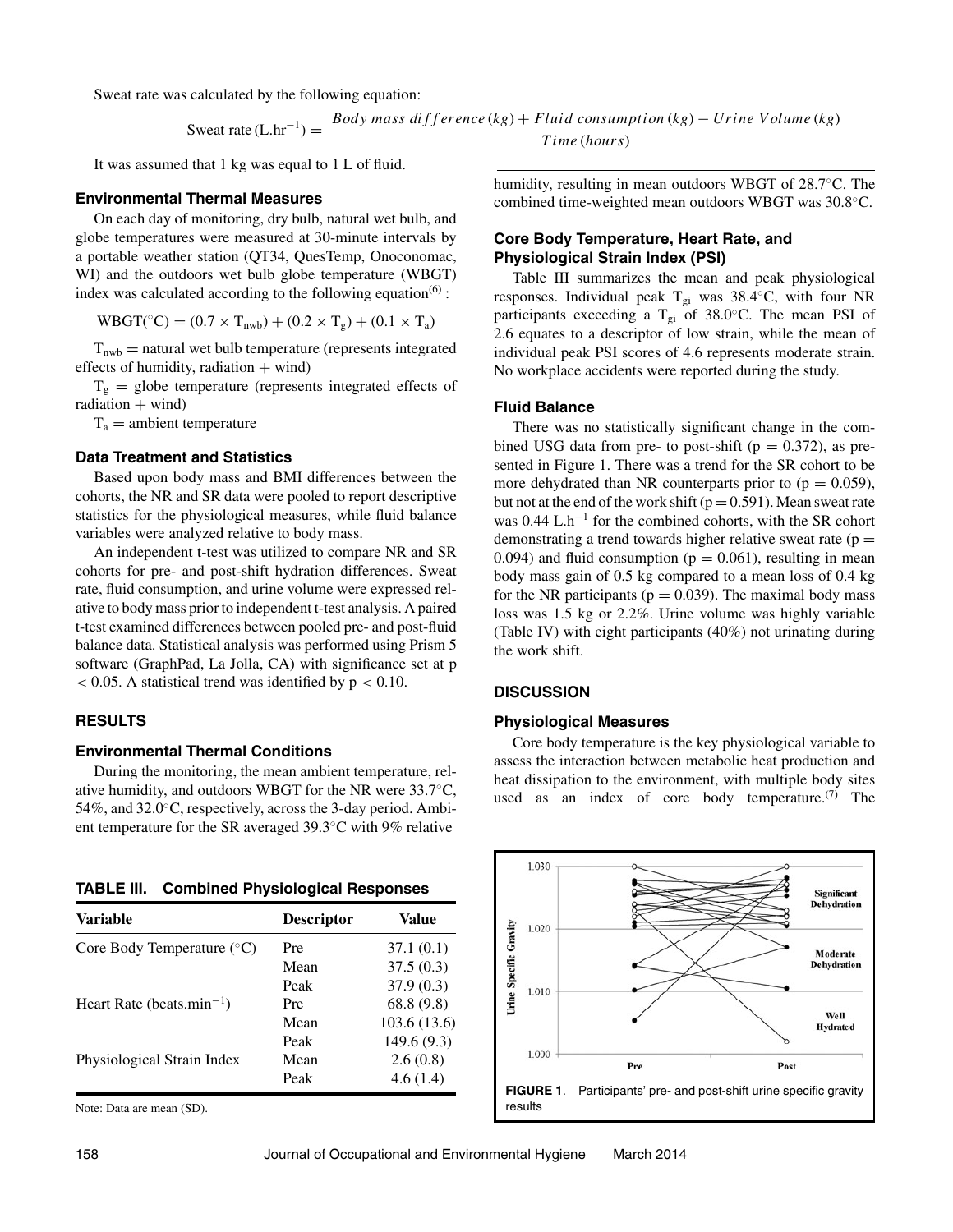| <b>Variable</b>                        | Combined     | <b>NR</b>    | SR           | p value              |
|----------------------------------------|--------------|--------------|--------------|----------------------|
| Pre-Shift Urine Specific Gravity       | 1.022(0.006) | 1.020(0.007) | 1.025(0.003) | $0.059^{\bullet}$    |
| Post-Shift Urine Specific Gravity      | 1.022(0.007) | 1.023(0.005) | 1.021(0.009) | 0.591                |
| Sweat Rate $(mL.h^{-1}kg^{-1})$        | 5.2(1.3)     | 4.9(1.3)     | 5.6(1.1)     | 0.104                |
| Fluid Consumption $(mL.h^{-1}kg^{-1})$ | 5.1(2.5)     | 4.2(1.9)     | 6.8(2.8)     | $0.061$ <sup>*</sup> |
| Urine Volume $(mL.kg^{-1})$            | 4.9(8.4)     | 2.9(3.2)     | 8.8(13.4)    | 0.138                |
| Body Mass Change (kg)                  | $-0.1(0.9)$  | $-0.4(0.9)$  | 0.5(0.7)     | $0.039*$             |

**TABLE IV. Fluid Balance Variables for the Northern and Southern region Cohorts**

Note: Data are mean (SD).

∗denotes p *<* 0.05, • denotes p *<* 0.10.

commercialization of ingestible temperature sensors provides a relatively accurate, reliable, and acceptable index of core body temperature in the field, $(8)$  in scenarios previously reliant on prediction of physiological responses and/or monitoring of environmental conditions. To the authors' knowledge, this study is the first to describe the physiological responses of electrical power utility crews to working in hot climates. Despite exposure to harsh environmental conditions, the  $T_{gi}$  data of the utility workers did not breach the threshold limit of 38.5 $°C$  recommended by ISO9886 $(9)$  for healthy, monitored heat-acclimatized workers, with mean T<sub>gi</sub> of 37.5<sup>°</sup>C during the work shift, a mere 0.4◦C above pre-shift values.

Similar findings (mean  $T_{gi}$  37.6 $°C$ ) were reported for medical responders during a simulated disaster in the NR.<sup>(10)</sup> In that study, the low PPE requirements, relatively mild environmental conditions, and low work load limited overall body heat storage. Conversely, the PPE standards of mining are similar to that of the utility workers, with miners operating in hot conditions having demonstrated comparable mean  $T_{gi}$  of  $37.6 °C$ .<sup>(11,12)</sup> The hazardous nature of firefighting requires a greater level of PPE than that worn by the utility workers with two studies reporting substantially higher  $T_{gi}$  values. In warm conditions, wildland firefighters exhibited higher mean heart rates than the participants of the current study (excess of  $8 - 24$ ) bpm), indicative of greater physical work load and therefore endogenous heat production.<sup>(13)</sup> Mean T<sub>gi</sub> was 37.9 or 38.3<sup>°</sup>C dependent upon the intensity of fire suppression. In NR wet season conditions, firefighters increased their T<sub>gi</sub> by  $1.1°C$ during 30 minutes of simulated tasks in full PPE, inclusive of breathing apparatus, to attain mean T<sub>gi</sub> of 38.5°C.<sup>(14)</sup> It appears that a high work load and thorough insulation of body surface area contributed to the greater body heat storage of the firefighters, two factors not as relevant to the current study.

When exposed to harsh environmental conditions, the combination of relatively low physical exertion required to complete the maintenance tasks, moderate PPE, and ability to self-pace limited utility worker body heat storage to meet the standards of ISO9886. In the absence of thorough physiological monitoring of the utility workers, as would generally be the case, the ISO9886 threshold limit is reduced to 38.0◦C. Application of the lower  $T_{gi}$  limit identified four participants (20%), to have a maximal observation of  $38.1 - 38.4 °C$ .

The applicability of ISO9886 and alternative standards have not been rigorously tested for staff that reside and work in warm to hot conditions year round (NR cohort), otherwise known as chronically heat-acclimatized. While the thermal work limit<sup>(15)</sup> provides allowances for heat-acclimatized staff, its restriction of work activities is based upon environmental monitoring to limit core body temperature to a conservative 38.2◦C. Evidence-based core body temperature limits for resident outdoor workers of the NT are warranted, and should be expedited by the accessibility of the monitoring technology utilized in this study.

The combination of  $T_{gi}$  and heart rate data revealed low overall physiological strain interspersed with periods of moderate strain during the work shift. This outcome may be considered counter-intuitive when reviewing the environmental conditions endured by the workers, as some standards recommend severe restrictions on work time and incorporate rest periods in such climates to limit body heat storage. $(16)$  Selfpacing by workers is a key consideration in the analysis of physiological data. By understanding the tasks required, number of staff available, time frame for completion, anticipated climatic conditions and factoring in their personal experience, physical fitness, and acute physiological status,(17,18) workers can initiate behavioral and work load adjustments, thereby selecting an appropriate pace to complete the task and prevent excessive body heat storage.<sup> $(19)$ </sup> It is reasonable to expect that regular exposure of the utility workers to hot conditions has enabled pacing strategies to be routinely applied and modified.

In comparable environmental conditions to those of the current study, self-paced Northern Australia miners exhibited mean T<sub>gi</sub> data of 37.6°C<sup>(11,12)</sup> in the absence of clinical heat stress symptoms, supporting the ability of workers to selfregulate in thermally stressful environments. These data highlight the importance of communication to provide sufficient detail facilitating informed pacing of effort, a strategy not generally associated with heat stress mitigation. Identifying circumstances that inhibit self-pacing may reveal activities likely to induce heat stress when undertaken in the hot conditions. Emergency scenarios such as power service interruptions are such an example, as workers rapidly seek to minimize the power outage and potentially priorities the restoration of power services at the expense of their acute health.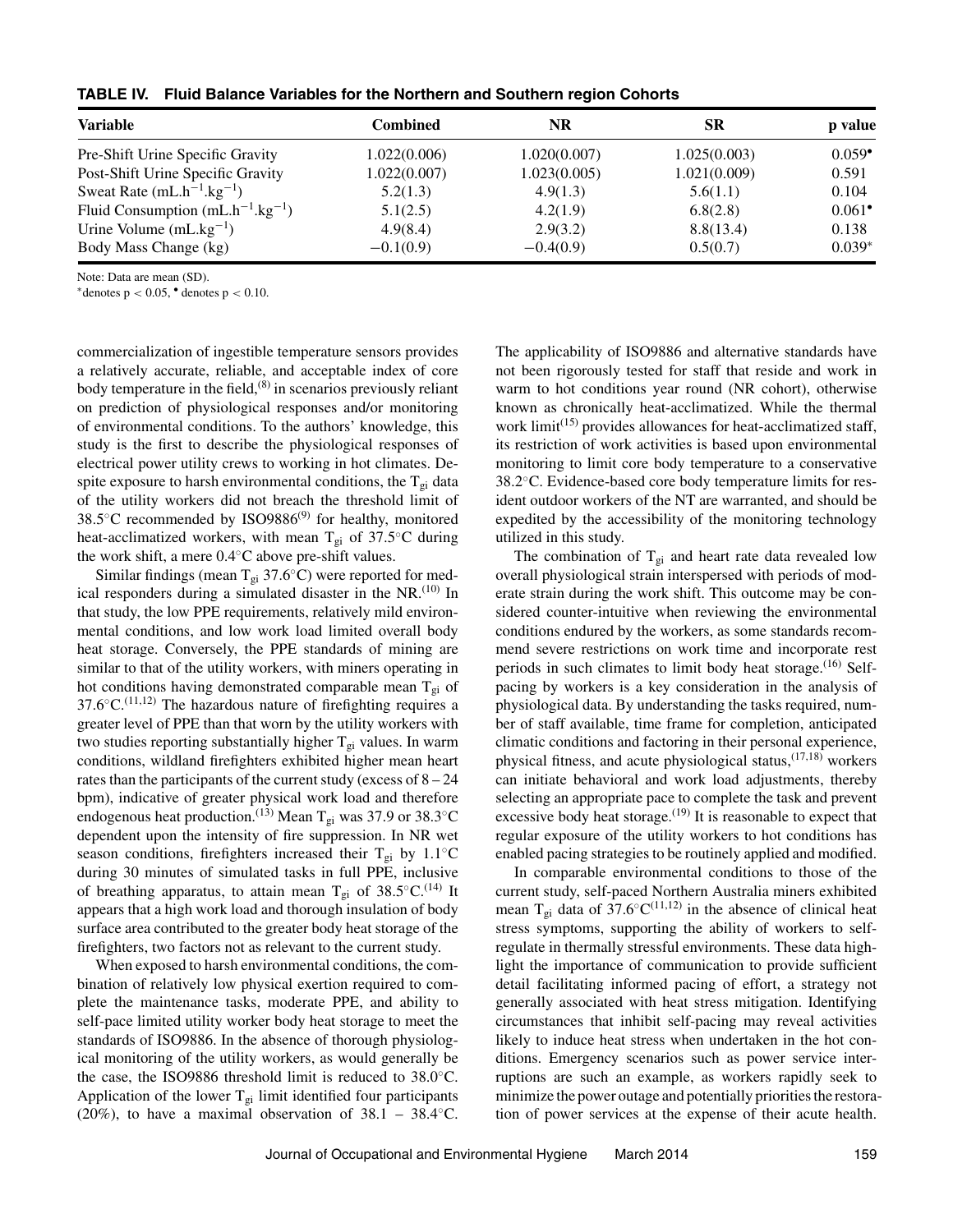Unfortunately, there are limited data in this regard. An examination of urban search and rescue personnel (USAR) during a realistic 24-hour simulation in harsh NR conditions, resulted in 15 of 16 personnel having  $T_{gi}$  exceeding the limit of 38.5 $°C$  and six personnel exceeding 39.0 $°C^{(20)}$  These findings confirm that emergency situations can induce high physical work loads in hot conditions, which result in physiological perturbation beyond occupational standards. Therefore, additional data are required to determine the physiological outcomes of time-sensitive electrical utility operations. In the absence of such analysis, prolonged electrical emergencies require consideration of active cooling strategies<sup> $(7)$ </sup> to curb body heat storage. The applicability of such strategies will be site-dependent, yet with ice available at all electrical utility depots within the NT, ingestion of crushed ice is considered a potential strategy to prevent excess body heat storage of utility workers. $(21)$ 

## **Fluid Balance**

The majority of utility workers were significantly dehydrated at the commencement and cessation of a shift, a common observation for emergency responders<sup> $(22,23)$ </sup> and min $ers^{(11,24,25)}$  working in similar environmental conditions. Preshift dehydration combined with high sweat rates can result in deteriorating hydration status. However, the mean sweat rate of  $0.44L.h^{-1}$  was substantially lower than reported for construction activities  $(1.03L.h^{-1})$ , firefighters  $(0.99L.h^{-1})$ , and USAR operations  $(0.92L \cdot h^{-1})$ <sup>(14,20,25)</sup> and comparable to machinery operators  $(0.38L.h^{-1})$  and medical responders  $(0.54L.h^{-1})$ working in Northern Australia.<sup>(10,25)</sup> Sweat rates are indicative of the maximal evaporative cooling possible, but do not account for actual heat loss by evaporation. The tropical conditions of the NR resulted in higher environmental water vapor pressure, limiting the potential for sweat evaporation. The lack of difference between regions for sweat rate expressed relative to body mass may be explained by the limited drive to dissipate body heat, as indicated by the relatively low mean  $T_{gi}$ . Under higher physical work loads, the NR workers may exhibit higher relative sweat rates than their SR counterparts due to the limited body heat dissipation via sweat evaporation in tropical settings.

Fluid consumption as a proportion of sweat rate was higher than generally reported,  $(26,27)$  indicative of adequate access to fluids on site. The trend for higher fluid consumption and body mass gain by SR workers during a shift, is likely due to their inferior hydration status before work, the reason for which is not clear. The effects of dehydration on physiological, physical, and cognitive performance are well reported in the literature.<sup> $(28,29)$ </sup> Of the strategies that contribute to the management of heat stress, fluid consumption is widely promoted in the public domain,<sup> $(30)$ </sup> with a concomitant focus on hydration to mitigate occupational exposure to heat stress.

Yet despite the focus on hydration management, copious fluid consumption does not confer immunity against the development of exertional heat illness in the field.<sup>(31)</sup> Rather, pre-

vention of severe dehydration in combination with strategies that limit body heat production and/or augment body heat loss are required to limit the short-term health impacts of physical activity in hot conditions. Overall, while dehydration was evident pre- and post-shift, fluid consumption approximated sweat losses to limit mean body mass loss to just 0.1%, with only one employee exceeding the recommended 2% body mass loss limit.<sup> $(32)$ </sup> Maintenance of this trend through daily measurement of pre- and post-shift body mass combined with improvements in pre-shift hydration on days when duties may limit access to fluids would limit the detrimental effects of dehydration. The low urine output reported by this study reflects the pre- and post-shift dehydration and could contribute to the development of nephrolithiasis<sup>(33)</sup>. Workplace education packages therefore should address not only the short-term but also the long-term health implications of inadequate fluid consumption.

## **Workplace Accidents**

The relatively brief period of physiological monitoring (five days), prevented the combined longitudinal analysis of workplace incidents, accidents, and employee physiological status. Workplace accidents are most prevalent in the hottest months of the year,  $(34,35)$  and the greatest frequency of occupational electrocutions occur during summer months,(36–38) supporting the need to quantify the relationship between environmental thermal conditions and health status for electrical utility workers. Such analysis should be prioritized throughout the NR wet season and SR summer to facilitate identification of hazardous periods to target additional monitoring and provision of cooling. In addition to the prevention of the short-term health impacts, managing heat stress is likely to have multiple positive outcomes with reference to lower individual and organizational rates of morbidity, fewer accidents, greater sense of comfort, improved renal health, increased productivity, and social wellbeing. $(39)$ 

## **Limitations**

Quantification of utility worker physical activity would provide some insight into metabolic heat production; the absence of such data is a limitation of this study. The relatively small cohort and lack of participant physical fitness and anthropometric profiles limits the applicability of this research. Field-based physiological studies that address these challenges will maximize the application of study outcomes to broader occupational settings.

## **CONCLUSION**

This investigation demonstrates that electrical utility work-<br>ers undertaking self-paced work in hot conditions maintain core body temperature within the limits of ISO9886 for monitored, heat-acclimatized workers, with overall low to moderate physiological strain. While pre-shift dehydration was evident, relatively low sweat rates were matched by fluid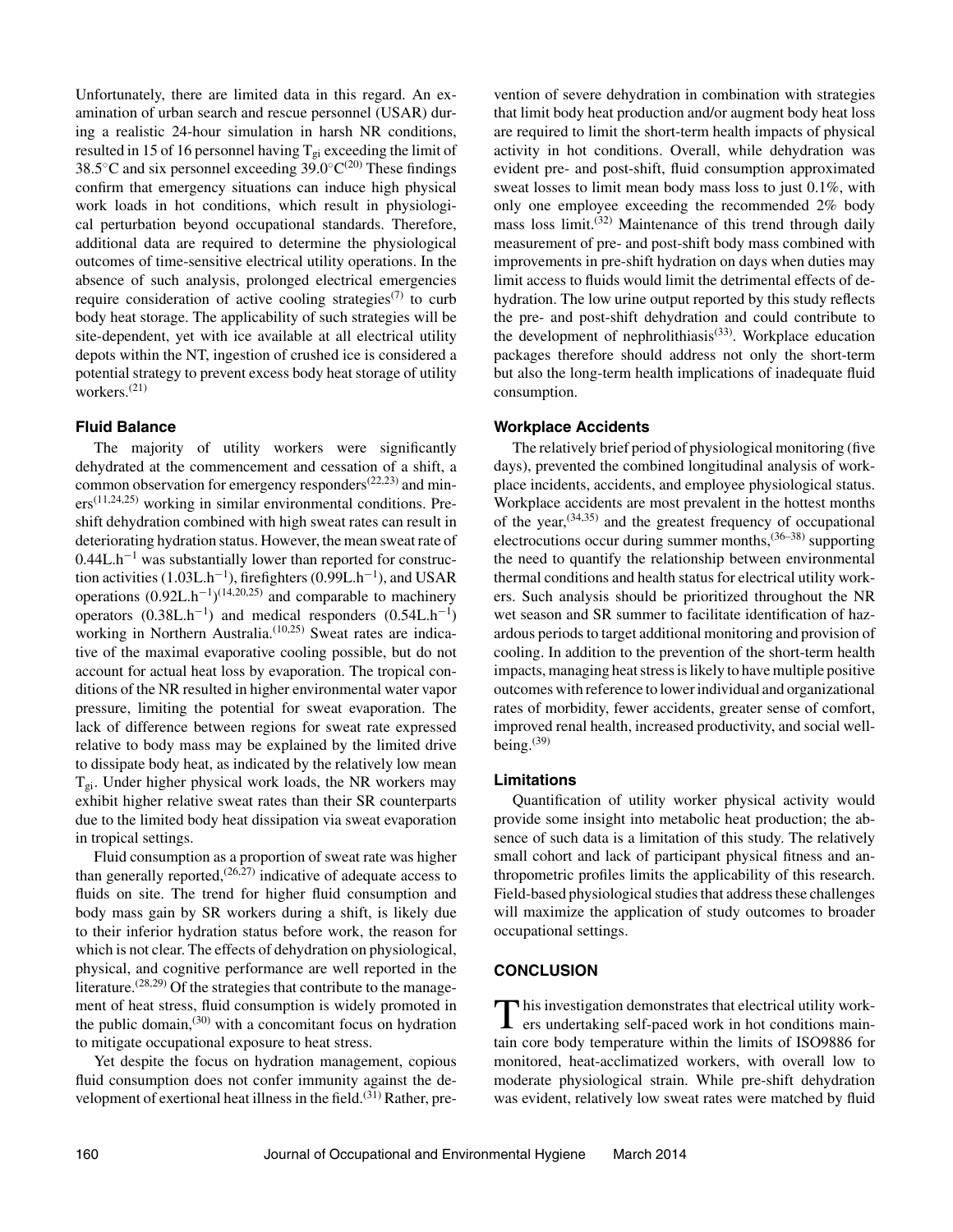consumption to limit body mass loss during shift. Further examination of physiological and fluid balance responses in scenarios that prevent pacing of effort are warranted.

#### **RECOMMENDATIONS**

Longitudinal examination of exposure to environmental heat, physiological responses, and workplace accidents are recommended to develop risk profiles for specific tasks in hot weather. Heat stress education sessions incorporating preventive cooling strategies and first aid procedures for heat stress in the field, are also recommended for outdoor staff prior to the NR wet season and SR summer.

## **ACKNOWLEDGMENTS**

he authors thank Kieran Ruane for his technical advice.

## **FUNDING**

This work was funded by Power and Water Corporation, **1** Northern Territory, Australia.

## **REFERENCES**

- 1. **Coroners Court of the Northern Territory:** "*Inquest into the Death of Angus Lawrence*," by G. Cavanagh, 2005, Coroners Court of the Northern Territory, Darwin, NT 0800.
- 2. **Climate Commission Secretariat:** "*The Critical Decade: Climate Change and Health*," by L. Hughes and T. McMichael, 2011, Climate Commission Secretariat, Canberra, ACT 2600.
- 3. **Dunne, J.P., R.J. Stouffer and J.G. John:** Reductions in labour capacity from heat stress under climate warming. *Nature Clim. Change 3*(*6*):563–566 (2013).
- 4. **Moran, D.S., A. Shitzer**, **and K.B. Pandolf:** A physiological strain index to evaluate heat stress. *Am. J. Physiol. 275*(*1 Pt 2*):R129–R134 (1998).
- 5. **Casa, D.J., L.E. Armstrong**, **S.K. Hillman**, **et al.:** National Athletic Trainers' Association Position Statement: Fluid Replacement for Athletes. *J. Athl. Train. 35*(*2*):212–224 (2000).
- 6. **Yaglou, C.P.**, and **D. Minard:** Control of heat casualties at military training centers. *Arch. Indust. Health 16*:302–305 (1957).
- 7. **Brearley, M.**, and **P. Saunders:** Heat. In *Physiological Tests for Elite Athletes*, 2nd ed., R.K. Tanner and C.J. Gore (eds.). Champaign, IL: Human Kinetics, 2013. pp. 131–147.
- 8. **Casa, D.J.**, **S.M. Becker**, **M.S. Ganio**, **et al.:** Validity of devices that assess body temperature during outdoor exercise in the heat. *J. Athl. Train. 42*(*3*):333–342 (2007).
- 9. **International Standards Organisation (ISO):** *Evaluation of Thermal Strain by Physiological Measurements (ISO 9886)*. [Standard] Geneva: ISO, 2008.
- 10. **Brearley, M.B.**, **M.F. Heaney**, **and I.N. Norton:** Physiological responses of medical team members to a simulated emergency in tropical field conditions. *Prehosp. Disaster Med. 28*:139–144 (2013).
- 11. **Peiffer, J.J.**, and **C.R. Abbiss:** Thermal stress in North Western Australian iron ore mining staff. *Ann. Occup. Hyg. 57*(*4*):519–527 (2013).
- 12. **Brake, D.**, and **G. Bates:** Deep body core temperatures in industrial workers under thermal stress. *J. Occup. Environ. Med. 44*:125–135 (2002).
- 13. Rodríguez-Marroyo, J.A., J.G. Villa, J. López-Satue, et al.: Physical and thermal strain of firefighters according to the firefighting tactics used to suppress wildfires. *Ergonomics*. *54*(*11*):1101–1108 (2011).
- 14. **National Critical Care and Trauma Response Centre:** "*Fire Fighter Cooling in Tropical Field Conditions, 2011*," by M. Brearley, I. Norton, T. Trewin, and C. Mitchell, National Critical Care and Trauma Response Centre, Rocklands Drive, Tiwi NT 0810.
- 15. **Brake, D.J.**, and **G.P. Bates:** Limiting metabolic rate (thermal work limit) as an index of thermal stress. *Appl. Occup. Environ. Hyg. 17*(*3*):176–186 (2002).
- 16. **Parsons, K.:** Heat Stress Standard ISO 7243 and its global application. *Ind. Health 44*(*3*):368–379 (2006).
- 17. **Edwards, A.M.**, **M.B. Bentley**, **M.E. Mann**, **and T.S. Seaholme:** Selfpacing in interval training: A teleoanticipatory approach. *Psychophysiology 48*(*1*):136–141 (2011).
- 18. **Faulkner, J.**, **G., Parfitt**, **and R., Eston:** The rating of perceived exertion during competitive running scales with time. *Psychophysiology 45*(*6*):977–985 (2008).
- 19. **Tucker, R.**, **T. Marle**, **E. Lambert**, **and T. Noakes:** The rate of heat storage mediates an anticipatory reduction in exercise intensity during cycling at a fixed rating of perceived exertion. *J. Physiol. 574*(*Pt 3*):905–915 (2006).
- 20. **Brearley, M.**, **I. Norton**, **M. Hutton**, **et al.:** "Urban Search and Rescue Operations in Tropical Environments." Paper presented at the Science of Sport, Exercise and Physical Activity in the Tropics, Cairns, Australia, November 28–30, 2013.
- 21. **Brearley, M.:** Crushed ice ingestion—A practical strategy for lowering core body temperature. *J. Mil. Vet. Health 20*:25–30 (2012).
- 22. **Cuddy, J.S.**, **J.A. Ham**, **S.G. Harger**, **et al.:** Effects of an electrolyte additive on hydration and drinking behavior during wildfire suppression. *Wilderness Environ. Med. 19*(*3*):172–180 (2008).
- 23. **Ruby, B.C.**, **D.A. Schoeller**, **B.J. Sharkey**, **et al.:** Water turnover and changes in body composition during arduous wildfire suppression. *Med. Sci. Sports Exerc*. *35*(*10*):1760–1765 (2003).
- 24. **Brake, D.J.**, and**G.P. Bates:** Fluid losses and hydration status of industrial workers under thermal stress working extended shifts. *Br. J. Occ. Env. Med. 60*(*2*):90–96 (2003).
- 25. **Miller, V.S.**, and **G.P. Bates:** Hydration of outdoor workers in north-west Australia. *J. Occup. Health Saf. Aust. N.Z. 23*:79–87 (2007).
- 26. **Hendrie, A.L.**, **J.R. Brotherhood**, **G.M. Budd**, **et al.:** Project Aquarius 8. Sweating, drinking, and dehydration in men suppressing wildland fires. *Int. J. Wildland Fire 7*(*2*):145–158 (1997).
- 27. **Nolte, H.**,**T.D. Noakes**, **and B. Van** Vuuren: Ad libitum fluid replacement in military personnel during a 4-h route march. *Med. Sci. Sports Exerc. 42*(*9*):1675–1680 (2010).
- 28. **Adan, A.:** Cognitive performance and dehydration. *J. Am. Coll. Nutr. 31*(*2*):71–78 (2012).
- 29. **Cheuvront, S.N.**, **R. Carter**, **3rd**, **and M.N. Sawka:** Fluid balance and endurance exercise performance. *Curr. Sports Med. Rep. 2*(*4*): 202–208 (2003).
- 30. **Noakes, T.D., and D.B. Speedy:** Case proven: Exercise associated hyponatraemia is due to overdrinking. So why did it take 20 years before the original evidence was accepted? *Br. J. Sports Med. 40*(*7*):567–572 (2006).
- 31. **Cuddy, J.S., and B.C. Ruby:** High work output combined with high ambient temperatures caused heat exhaustion in a wildland firefighter despite high fluid intake. *Wilderness Environ. Med. 22*(*2*):122–125 (2011).
- 32. **Sawka, M.N.**, **L.M. Burke**, **E.R. Eichner**, **et al.:** American College of Sports Medicine position stand. Exercise and fluid replacement. *Med. Sci. Sports Exerc. 39*(*2*):377–390 (2007).
- 33. **Curhan, G.C.**, **W.C. Willett**, **E.B. Rimm**, **et al.:** Prospective study of beverage use and the risk of kidney stones. *Am. J. Epidemiol. 143*(*3*):240–247 (1996).
- 34. **Nag, P.K., and A. Nag:** Shiftwork in the hot environment. *J. Hum. Ergol. 30*(*1–2*):161–166 (2001).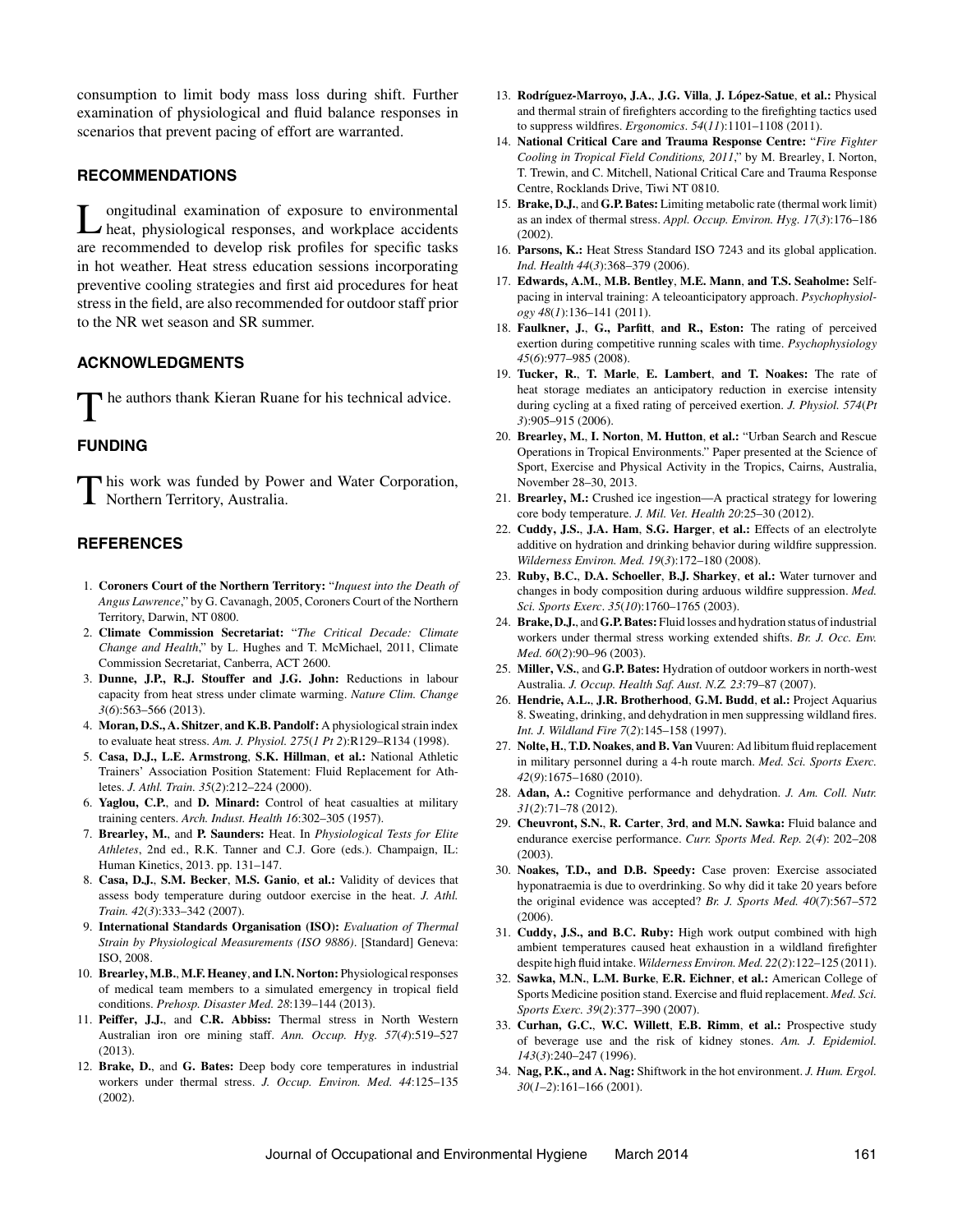- 35. **Saha, A.**, **S. Kumar**, **and D.M. Vasudevan:** Occupational injury surveillance: A study in a metal smelting industry. *Indian J. Occup. Environ. Med. 11*(*3*):103–107 (2007).
- 36. **Lucas, J:** Electrical fatalities in Northern Ireland. *Ulster Med. J. 78*(*1*):37–42 (2009).
- 37. **Ore, T., and V. Casini:** Electrical fatalities among U.S. construction workers. *J. Occup. Environ. Med. 38*(*6*):587–592 (1996).
- 38. **Taylor, A.J.**, **G. McGwin Jr.**, **F. Valent**, **and L.W. Rue**. **3rd:** Fatal occupational electrocutions in the United States. *Inj. Prev. 8*(*4*):306–312 (2002).
- 39. **Ayyappan, R.**, **S. Sankar**, **P. Rajkumar**, **and K. Balakrishnan:** Workrelated heat stress concerns in automotive industries: A case study from Chennai, India. *Glob. Health Action 11*:2 (2009).